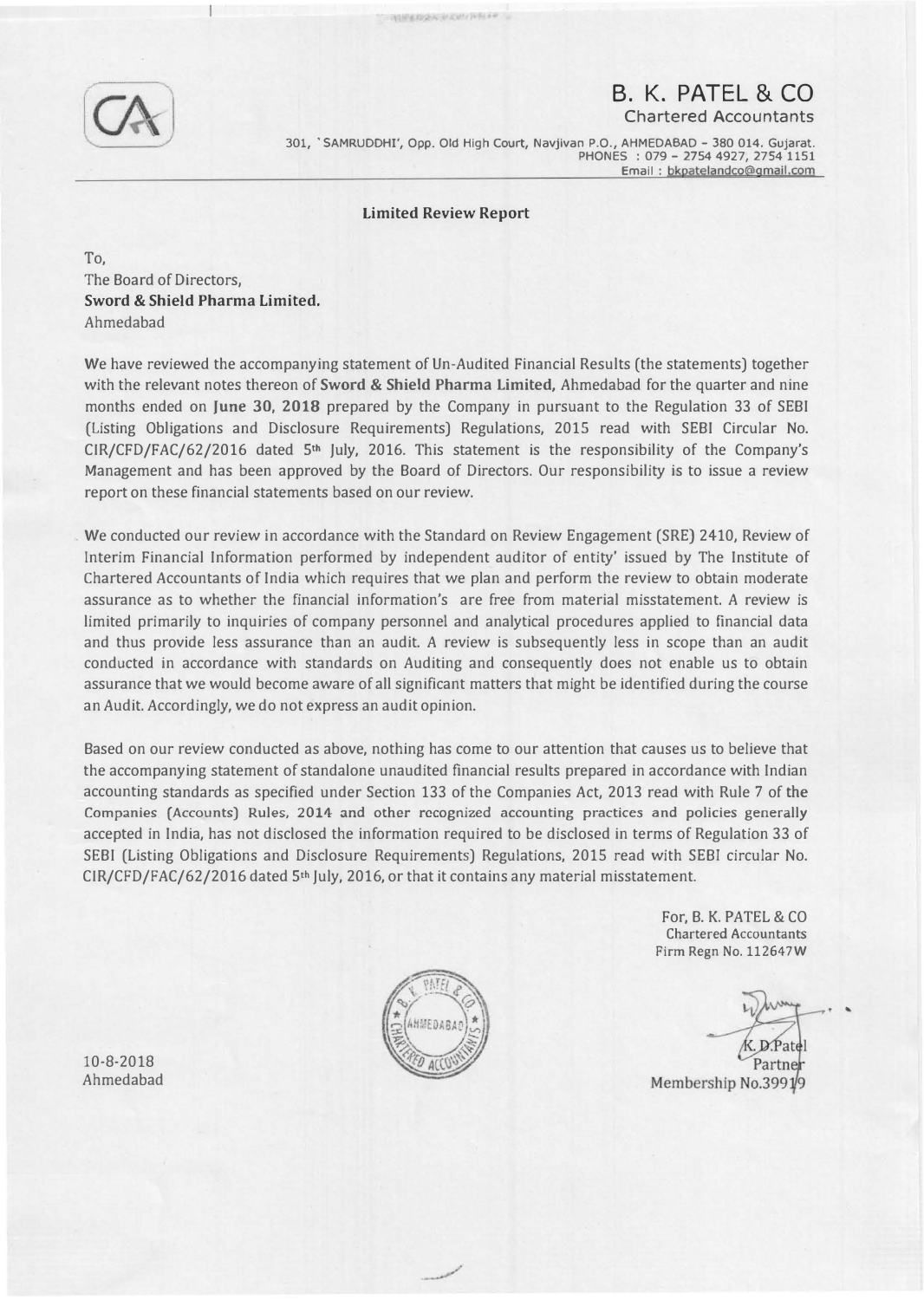| Registered Office: 55, World Business House, Near Parimal Garden, Ambawadi,<br>Ahmedabad - 380 006 |                                                                                   |                                               |                            |                                                  |                                |
|----------------------------------------------------------------------------------------------------|-----------------------------------------------------------------------------------|-----------------------------------------------|----------------------------|--------------------------------------------------|--------------------------------|
|                                                                                                    | Website: www.swordnshieldpharma.com<br>Contact: +91 98250 79759                   |                                               |                            |                                                  |                                |
|                                                                                                    | Un-Audited Financial Results for the Quarter Ended June 30, 2018                  |                                               |                            |                                                  |                                |
|                                                                                                    | Financial Results - Ind-AS                                                        |                                               |                            |                                                  |                                |
|                                                                                                    |                                                                                   |                                               |                            |                                                  | <b>Amount in INR</b>           |
|                                                                                                    |                                                                                   |                                               |                            |                                                  |                                |
|                                                                                                    | <b>Particulars</b>                                                                | 3 months<br>ended (dd-ended<br>$mm$ -yyyy $)$ | 3 months<br>$mm$ -yyyy $)$ | 3 months<br>(dd-<br>(dd-ended)<br>$mm$ -yyyy $)$ | <b>Financial Year</b><br>ended |
| $\mathsf{A}$                                                                                       | Date of start of reporting period                                                 | $1-Apr-18$                                    | $1$ -Jan- $18$             | $1-Apr-17$                                       | $1-Apr-17$                     |
| B                                                                                                  | Date of end of reporting period                                                   | $30$ -Jun $-18$                               | $31-Mar-18$                | 30-Jun-17                                        | $31-Mar-18$                    |
| $\mathbf{C}$                                                                                       | Whether results are audited or unaudited                                          | Unaudited                                     | Unaudited                  | <b>Unaudited</b>                                 | <b>Audited</b>                 |
| D                                                                                                  | Nature of report standalone or consolidated Standalone                            |                                               | Standalone                 | Standalone                                       | Standalone                     |
| Part I                                                                                             |                                                                                   |                                               |                            |                                                  |                                |
| п                                                                                                  | Income                                                                            |                                               |                            |                                                  |                                |
|                                                                                                    | <b>Revenue from operations</b>                                                    | 0.00                                          | 0.001                      | 237662.000                                       | 289462.00                      |
|                                                                                                    | Other income                                                                      | 0.00                                          | 2300.00                    | 0.00                                             | 5785.00                        |
|                                                                                                    | <b>Total income</b>                                                               | 0.00                                          | 2300.00                    | 237662.00                                        | 295247.00                      |
| $\overline{2}$                                                                                     | <b>Expenses</b>                                                                   |                                               |                            |                                                  |                                |
| (a)                                                                                                | Cost of materials consumed                                                        | 0.000                                         | 0.00                       | 0.00                                             | 0.00                           |
| (b)                                                                                                | Purchases of stock-in-trade                                                       | 0.000                                         | 0.00                       | 0.00                                             | 0.00                           |
| (c)                                                                                                | Changes in inventories of finished goods, work-in-progress and stock-in-<br>trade | 0.000                                         | 0.00                       | 0.00                                             | 0.00                           |
| (d)                                                                                                | <b>Employee benefit expense</b>                                                   | 72915.000                                     | 126000.00                  | 103275.000                                       | 453943.00                      |
| (e)                                                                                                | <b>Finance costs</b>                                                              | 0.000                                         | 0.00                       | 0.00                                             | 590.00                         |
| (f)                                                                                                | Depreciation, depletion and amortisation expense                                  | 0.000                                         | 0.00                       | 0.00                                             | 0.00                           |
| (f)                                                                                                | <b>Other Expenses</b>                                                             |                                               |                            |                                                  |                                |
| $\mathbf{1}$                                                                                       | <b>Other Expenses</b>                                                             | 368345.000                                    | 285516.00                  | 726908.000                                       | 1447357.90                     |
|                                                                                                    | <b>Total other expenses</b>                                                       | 368345.000                                    | 285516.00                  | 726908.00                                        | 1447357.90                     |
|                                                                                                    | Total expenses                                                                    | 441260.00                                     | 411516.00                  | 830183.00                                        | 1901890.90                     |
| $\overline{3}$                                                                                     | Total profit before exceptional items and tax                                     | $-441260.00$                                  | $-409216.00$               | $-592521.00$                                     | $-1606643.90$                  |
| 4                                                                                                  | <b>Exceptional items &amp; Prior Period Exps</b>                                  | 0.00                                          | 0.00                       | 0.00                                             | 0.00                           |
| $\overline{5}$                                                                                     | Total profit before tax                                                           | $-441260.00$                                  | $-409216.00$               | $-592521.00$                                     | $-1606643.90$                  |

 $-1606643.90$   $*10$   $5$   $^{3}$ ANNEDABAD  $\frac{1}{2}$  c:  $\frac{0.00}{2}$  .  $\frac{0.00}{2}$  .  $\frac{0.00}{2}$  $5$   $\wedge$   $\wedge$   $\wedge$   $\wedge$   $\wedge$   $\wedge$   $\wedge$   $\wedge$   $\wedge$   $\wedge$   $\wedge$   $\wedge$   $\wedge$   $\wedge$   $\wedge$   $\wedge$   $\wedge$   $\wedge$   $\wedge$   $\wedge$   $\wedge$   $\wedge$   $\wedge$   $\wedge$   $\wedge$   $\wedge$   $\wedge$   $\wedge$   $\wedge$   $\wedge$   $\wedge$   $\wedge$   $\wedge$   $\wedge$   $\wedge$   $\wedge$   $M$ **INITED**  $*$  $\delta$ W. 42316.11995PLGDAS

. 2000 ACQUARTER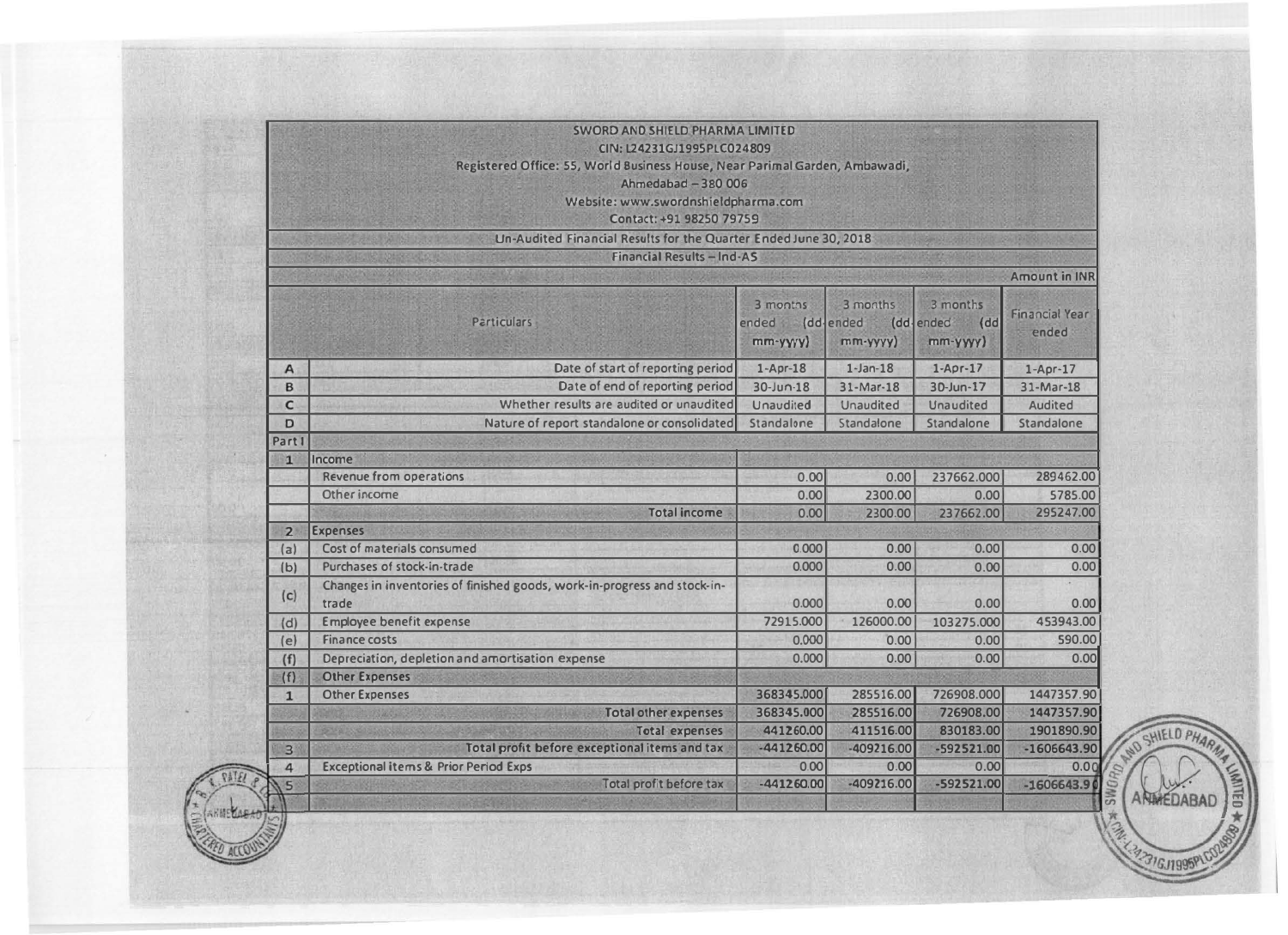| 7   | <b>Tax expense</b>                                                                           |              |              |              |               |
|-----|----------------------------------------------------------------------------------------------|--------------|--------------|--------------|---------------|
| 8   | Current tax                                                                                  | 0.00         | 0.00         | 0.00         | 0.00          |
| 9   | Deferred tax                                                                                 | 0.00         | 0.00         | 0.00         | 0.00          |
| 10  | <b>Total tax expenses</b>                                                                    | 0.00         | 0.00         | 0.00         | 0.00          |
| 11  | Net movement in regulatory deferral account balances related to profit                       |              |              |              |               |
|     | or loss and the related deferred tax movement                                                | 0.00         | 0.00         | 0.00         | 0.00          |
| 14  | Net Profit Loss for the period from continuing operations                                    | $-441260.00$ | $-409216.00$ | $-592521.00$ | $-1606643.90$ |
| 15  | Profit (loss) from discontinued operations before tax                                        | 0.00         | 0.00         | 0.00         | 0.00          |
| 16  | Tax expense of discontinued operations                                                       | 0.00         | 0.00         | 0.00         | 0.00          |
| 17  | Net profit (loss) from discontinued operation after tax                                      | 0.00         | 0.00         | 0.00         | 0.00          |
| 19  | Share of profit (loss) of associates and joint ventures accounted for using<br>equity method | 0.00         | 0.00         | 0.00         | 0.00          |
| 21  | Total profit (loss) for period                                                               | $-441260.00$ | $-409216.00$ | -592521.00   | $-1606643.90$ |
| 22  | Other comprehensive income net of taxes                                                      | 0.00         | 0.00         | 0.00         | 0.00          |
| 23  | Total Comprehensive Income for the period                                                    | 0.00         | 0.00         | 0.00         | 0.00          |
| 24  | Total profit or loss, attributable to                                                        |              |              |              |               |
|     | Profit or loss, attributable to owners of parent                                             |              |              |              |               |
|     | Total profit or loss, attributable to non-controlling interests                              |              |              |              |               |
| 25  | Total Comprehensive income for the period attributable to                                    |              |              |              |               |
|     | Comprehensive income for the period attributable to owners of parent                         | 0.00         | 0.00         | 0.00         | 0.00          |
|     | Total comprehensive income for the period attributable to owners of                          |              |              |              |               |
|     | parent non-controlling interests                                                             | 0.00         | 0.00         | 0.00         | 0.00          |
| 26  | Details of equity share capital                                                              |              |              |              |               |
|     | Paid-up equity share capital                                                                 | 51506000.00  | 51506000.00  | 46619170.00  | 51506000.00   |
|     | Face value of equity share apital                                                            | 10.00        | 10.00        | 10.00        | 10.00         |
| 27  | <b>Details of debt securities</b>                                                            |              |              |              |               |
|     | Paid-up debt capital                                                                         |              |              |              |               |
|     | <b>Face value of debt securities</b>                                                         |              |              |              |               |
| 28  | Reserves excluding revaluation reserve                                                       |              |              |              | -49593762.45  |
| 29  | Debenture redemption reserve                                                                 |              |              |              |               |
| 30  | <b>Earnings per share</b>                                                                    |              |              |              |               |
|     | Earnings per equity share for continuing operations                                          |              |              |              |               |
|     | Basic earnings (loss) per share from continuing operations                                   | $-0.086$     | $-0.079$     | $-0.127$     | $-0.322$      |
|     | Diluted earnings (loss) per share from continuing operations                                 | $-0.086$     | $-0.079$     | $-0.127$     | $-0.322$      |
| ii: | Earnings per equity share for discontinued operations                                        |              |              |              |               |
|     | Basic earnings (loss) per share from discontinued operations                                 | 0.00         | 0.00         | 0.00         | 0.009         |
|     | Diluted earnings (loss) per share from discontinued operations                               | 0.00         | 0.00         | 0.00         | 0.000         |

 $\mathcal{L}$  , which is a set of  $\mathcal{L}$  , we have the set of  $\mathcal{L}$ 

,,� .- -·'/

 $\mathbb{E}^{\binom{n}{2}}$ 

**ED ACCOUNT** 

 $\frac{1}{2}$ 

**P.20** 

.-..., .